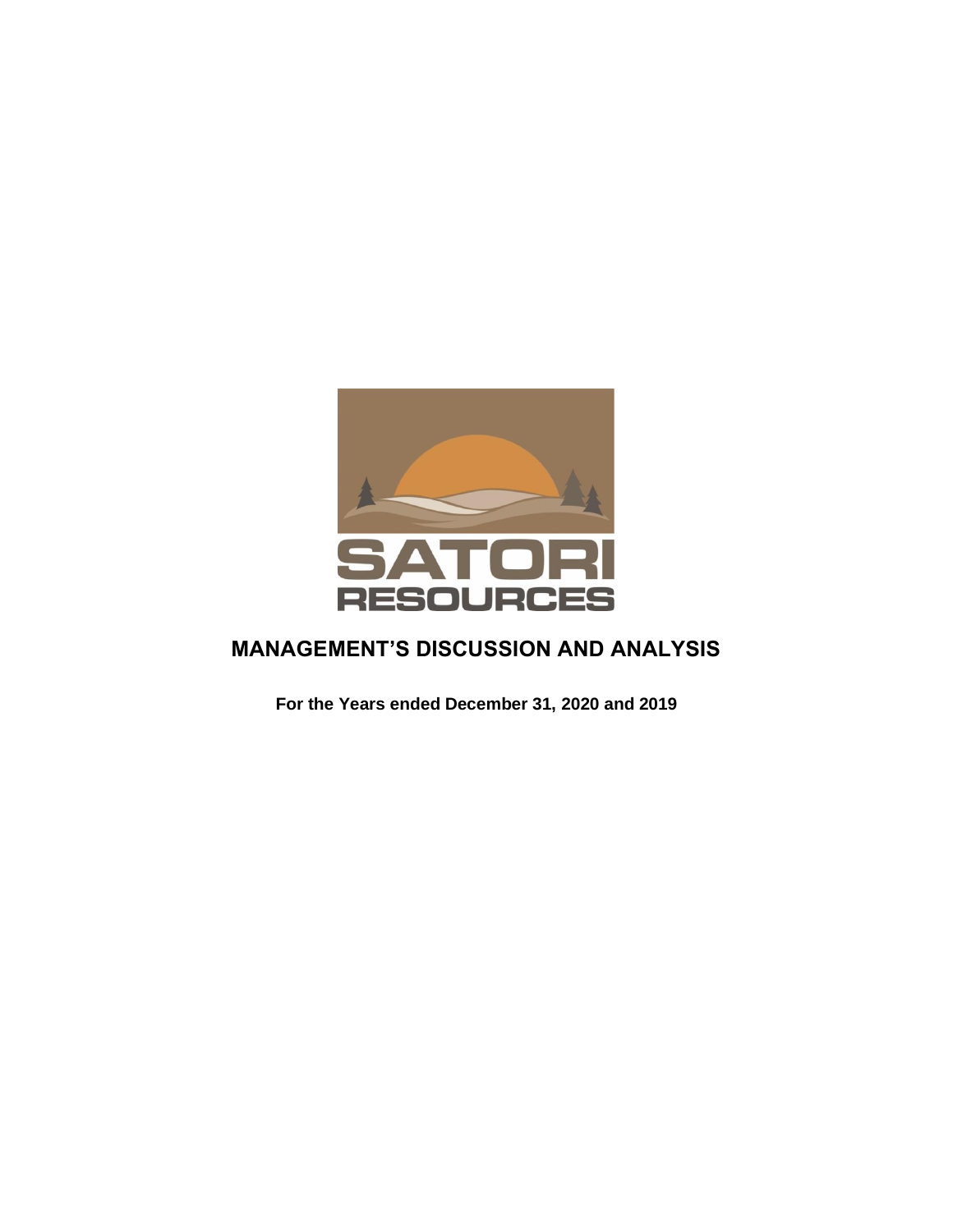

# **INTRODUCTION**

This Management's Discussion and Analysis ("MD&A") is dated April 28, 2021 and provides relevant information on the operation and financial condition of Satori Resources Inc. ("Satori" or the "Company") for the years ended December 31, 2020 and 2019. The MD&A should be read in conjunction with the Company's financial statements and notes thereto for the years ended December 31, 2020 and 2019, which have been prepared according to International Financial Reporting Standards (IFRS) and can be found under the Company's profile on SEDAR at [www.sedar.com.](http://www.sedar.com/)

All currency amounts in the MD&A and in the financial statements are expressed in Canadian dollars unless otherwise stated.

Satori is a junior mining exploration company and a reporting issuer in each of the Provinces of Ontario, British Columbia and Alberta. Its head and principal office is located at Suite 2702, 401 Bay Street, Toronto, Ontario. The common shares of the Company are listed on the TSX Venture Exchange under the symbol "BUD". Satori's property of merit is the Tartan Lake Gold Mine Project located near Flin Flon, Manitoba ("Tartan Lake" or the "Project"). In the third quarter of 2020, Satori approved the formation of an Advisory Committee and appointed a key technical person having prior experience at the Project, as its first and lead member. Satori is also in the process of evaluating new opportunities in the mining sector.

Allan Armitage, Ph.D., P. Geol, of GeoVector Management Inc., is the independent qualified person, as defined by National Instrument 43-101 ("NI 43-101") of the Canadian Securities Administrators, for the resource estimate. Dr. Armitage is a resident of Fredericton, New Brunswick and a Professional Geologist registered with the Association of Professional Engineers, Geologists and Geophysicists of Alberta.

The 2016 exploration drilling was carried out under the supervision of Peter Karelse P.Geo., registered in the Province of Ontario, a Geological Consultant, who was the qualified person as defined by NI 43- 101, and Mr. Karelse managed, as the Qualified Person, an independent geological services consulting group on site for the 2017 drilling campaign.

Beginning in the first quarter of 2020, the outbreak of the novel strain of coronavirus ("COVID-19"), resulted in governments enacting emergency measures to combat the spread of the virus. These measures, which include the implementation of travel bans, self-imposed quarantine periods and social distancing, have caused an economic slowdown and material disruption to certain businesses. Although management has experienced increased activity as a result of improved interest in the gold sector, travel restrictions imposed by the Manitoba and Ontario governments have created somewhat of a slow-down in the ability to transact business as a result of the self-isolating measures. Government has reacted with interventions intended to stabilize economic conditions. The duration and impact of the COVID-19 outbreak is unknown at this time. It is not possible to reliably estimate the length and severity of these developments and the impact on the financial performance and financial position of the Company in future periods.

# **INCORPORATION AND BASIS OF PRESENTATION**

Satori was incorporated on October 24, 2011 under the Business Corporations Act (British Columbia).

# **NATURE OF OPERATIONS**

The Company's activities are currently primarily directed towards exploration and development of a mineral property near Tartan Lake in the Province of Manitoba, Canada. Satori's principal project is the Tartan Lake Gold Mine Project, a mineral property which hosts a past-producing underground mine.

In 2010, the Project's previous owner completed a NI 43-101 compliant technical report which outlined mineral resources associated with the Tartan Lake Gold Mine. The technical report was filed under the SEDAR profile of St. Eugene Mining Corporation Limited on September 23, 2010. During the first quarter 2017, Satori completed an updated NI 43-101 technical report on the Tartan Lake Gold Mine Project which was filed on SEDAR on April 7, 2017.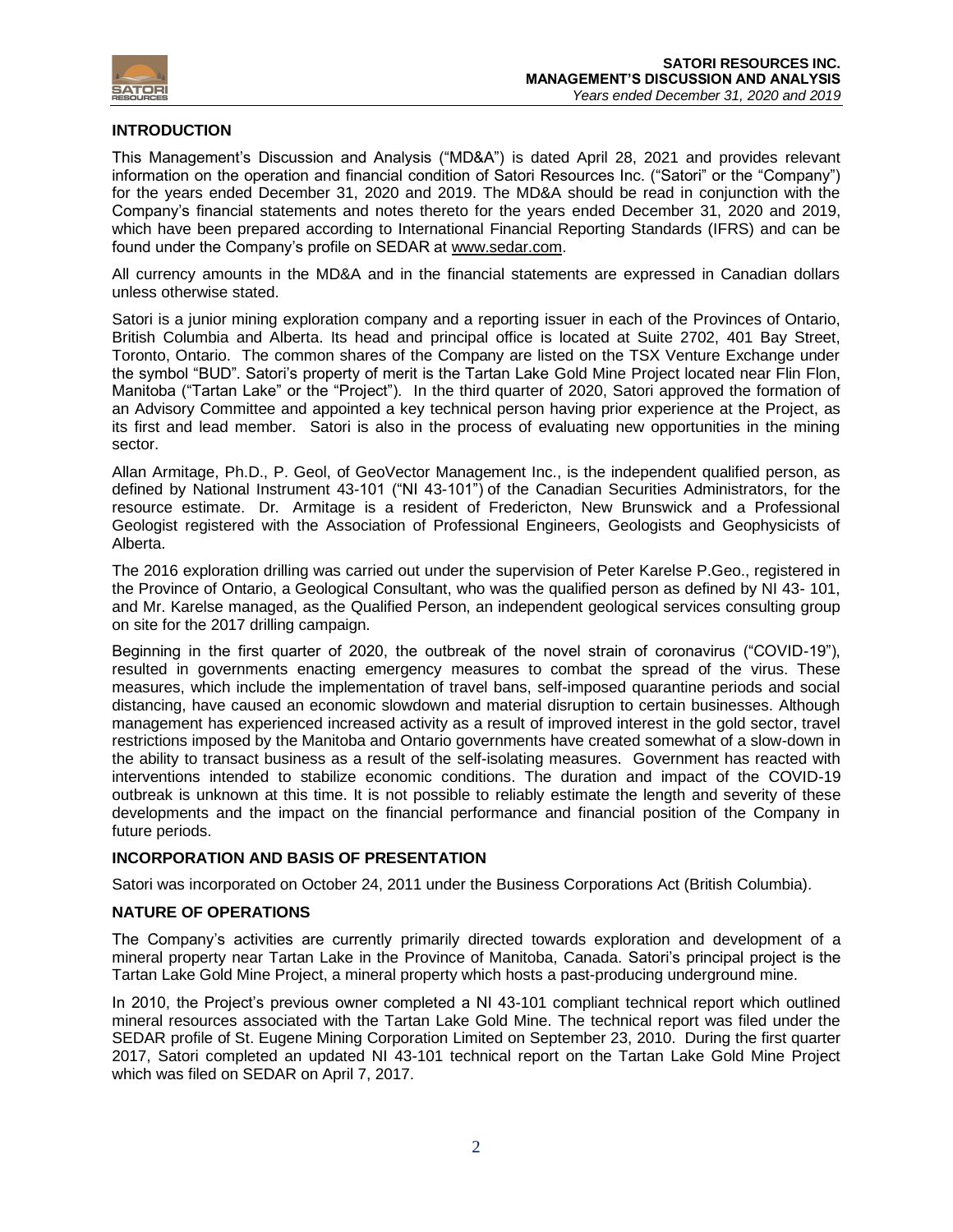

# **CORPORATE UPDATES**

During 2020, the Company worked with Dr. Todd Harvey, Process Engineer, in its evaluation of a tailings extraction operating using gravity concentration methods.

The Manitoba Conservation and Climate Department retrieved from archives certain of the historic data supporting an Order for an environmental licence issued by the (then) Clean Environment Commission in 1987. Satori intends to make application to use such data, and the 1987 licence, to form the basis of various notice of alterations intended to be submitted to the Department, as a Class 2 Development Project, and compiled the necessary data in its evaluation of the Tartan Lake Gold Mine in Flin Flon, Manitoba.

On June 18, 2020, Satori announced that it had engaged Orix Geoscience Inc. ("Orix") to conduct a review and subsequent file management of the historical technical data from the past producing Tartan Lake Gold Mine Project located in Flin Flon, Manitoba.

On July 9, , Satori announced that it engaged AGP Mining Consultants ("AGP") to update the mine design work previously completed for Satori in 2015. AGP is a Mining, Geology and Processing firm based out of Toronto that has worked on several advanced stage projects both within Canada and globally.

On August 31, 2020, the Company announced that it engaged Jeremy S. Brett International Consulting Ltd. to lead and manage an in-depth compilation of several (and diverse) technical data sets, in order to produce a comprehensive geophysical compilation study of the Tartan Lake Gold Mine Project, as part of Satori's efforts to compile the historical geophysical and geological data of the Project, with the objective of identifying and prioritizing targets for follow up exploration. The compilation will enable Satori to evaluate options for follow up geophysical work and, if warranted, for follow up geological work, including diamond drilling.

Satori has retrieved and digitized the data that had been stored at the mine site during the time that the mine operated, and accordingly, this undertaking will be the first time since 1989 that all of Tartan's technical data will have been compiled into a comprehensive analysis.

On October 13, 2020, the Company announced that, as part of the Company's dual track programs designed to carry out exploration activities and to contemporaneously pursue mine development evaluations on the Project, Satori retained Toclla Consulting, an independent environmental consulting firm, for the purpose of coordinating the environmental assessment and licensing process, and optimizing the Company's environmental permitting objectives.

On October 20, 2020, Satori announced that, as a prelude to a more comprehensive drilling campaign, a fall ground reconnaissance program was initiated. Given the number of untested targets on the property that are outside of the deposit area, the program sets the stage to accelerate 2021 exploration activities designed to better understand the potential for multiple new discoveries. The program, which also includes mapping and channel sampling activities that are underway within the vicinity of the resource area, has been further expanded to provide the specific geological data necessary to complete the analyses of the comprehensive geophysical compilation announced on August 31, 2020.

On December 2, 2020, the Company announced that it had identified some favourable drilling targets for ongoing evaluation and follow up field investigation.

On February 5, 2021, the Company announced the following 2021 outlook:

- Deep diamond drilling to commence at the open and untested down plunge target area at the Main Zone where historic up plunge holes intersected up to 13.23 g/t Au over 4.8m and 7.96 g/t Au over 2.3m.
- Drilling new targets identified outside of the deposit area indicated by favourable analysis of the recent geophysical compilation study and from proposed follow up surveys.
- Drilling Permit application has been submitted to the Mines office, Manitoba.
- Road maintenance has recently been completed in order to prepare for a winter drill program.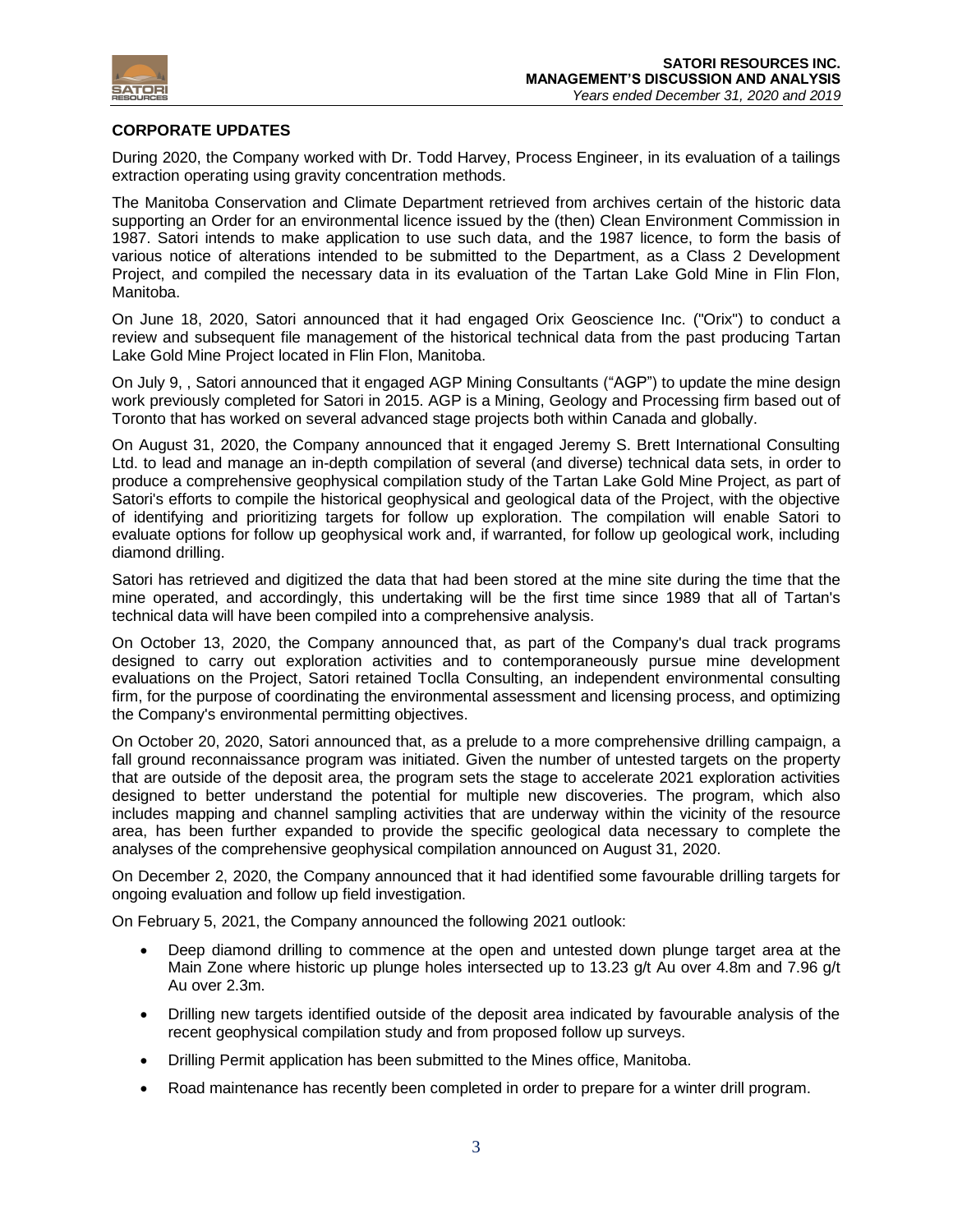

- Environmental regulatory applications to be submitted for mine development evaluations.
- Controlled Source Audio Magnetotelluric (CSAMT) survey to evaluate the down plunge potential of the Main and South Zones at depth to be completed.
- Induced Polarization (IP) survey to evaluate the along strike extent of the host shear zone system to the east and west of the historic mine, as well as to evaluate select target areas along the conductive anomaly highlighted by the older HLEM and VTEM surveys, wo be completed.
- Technical team will be expanded.

On February 26, 2021 the Company announced that it received the permits required to commence drilling at the Project. Preparatory work on the access road commenced, drilling tenders were out for quote, and technical staff was being engaged to supervise a 3,200 metre diamond drill program targeting the down plunge continuation of the Main Zone vein system. Satori plans to apply a modern, systematic approach to exploration at the Tartan Lake Gold Mine Project.

# **MINERAL PROPERTIES**

Tartan Lake is owned 100% by the Company and is subject to a 2% net smelter return royalty ("NSR"). The Company has the right to buy-down the NSR at any time for \$1 million per each 1%.

On October 26, 2020, Satori entered into a property option agreement to earn a 100% interest in the New Delhi Gold Project, an advanced polymetallic gold property located in Ontario's Sudbury Mining Division. Under the terms of this agreement, Satori has the right to earn a 100% interest in the New Delhi project by making the following payments:

- On execution: \$40,000 cash (paid) and 120,000 common shares (issued);
- 1<sup>st</sup> Anniversary: \$45,000 cash and 159,000 common shares;
- 2<sup>nd</sup> Anniversary: \$50,000 cash and 180,000 common shares;
- $\bullet$  3<sup>rd</sup> Anniversary: \$75,000 cash and 300,000 common shares.

Upon earning a 100% interest in the New Delhi project, Satori shall grant the vendors a 2% Net Smelter Return royalty ("NSR"), pursuant to which 1% may be bought-down by Satori in consideration for \$1,000,000, and Satori shall have a right of first refusal to purchase the remaining 1% NSR.

During the year ended December 31, 2020, the Company incurred a total of \$187,637 (year ended December 31, 2019 – \$33,616) of deferred exploration expenditures.

# **Tartan Lake Gold Mine Project, Flin Flon, Manitoba - 100% Interest**

#### Overview and Project History

The Tartan Lake Gold Mine Project is located 12 kilometres ("km") directly northeast of the town of Flin Flon, Manitoba, Canada. The Project is approximately 2,670 hectares in area and consists of 20 mineral claims. Tartan Lake is road accessible from Flin Flon by means of all-season gravel roads which turn north from paved Highway 10 over a total distance of approximately 29 km. The town of Flin Flon has all the services to support mineral exploration and mining and is accessed by highway, railroad, and regularly scheduled air service. Tartan Lake is serviced by grid electricity.

The Tartan Lake Gold Mine Project was operated by Granges from 1987-1989 with approximately 47,000 ounces of gold recovered. The operation consisted of a 450 tonne per day gold processing facility with related infrastructure, a vent raise to surface, and a decline ramp providing access to six Levels accessing the Main and South Zones to a vertical depth of 315 metres ("m"). In 1989, the process facility ceased operations due to low gold prices and a significant mechanical failure and was placed into care and maintenance, while the ramp and underground workings were allowed to flood. The electricity grid power connection and on-site heating remain operational.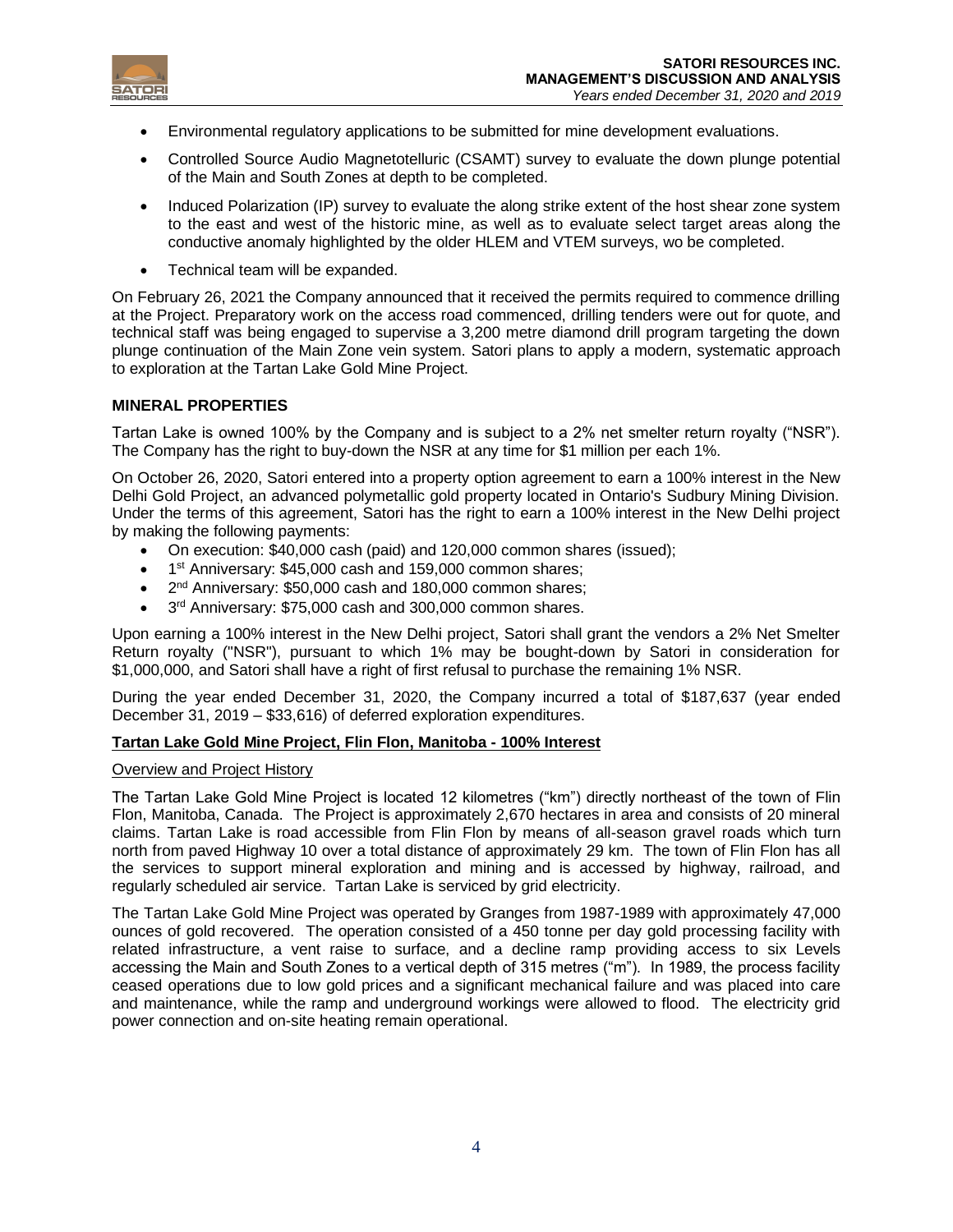

# Project Geology

The Tartan Lake Gold Mine Project is located within the Flin Flon greenstone belt ("FFGB"). The FFGB belt is a collection of tectonic assemblages that was assembled early in the evolution of the Paleoproterozoic Trans-Hudson Orogen. The portions of the belt exposed on or near surface are approximately 250 easterly by 75 northerly km. The FFGB has undergone four major phases of deformation. These have contributed to the development of the major structures that host the gold mineralization at Tartan Lake. Sub-greenschist facies metamorphism is present in the southern of the property increasing to amphibolite facies to the north near the Kisseynew domain.

The Tartan Lake shear zone complex is a strong east-west trending zone, which contains the Tartan Lake gold deposits. Near the mine, the main shear zone forms the contact between the footwall gabbro/diorite intrusive to the south and the hanging wall Amisk Group rocks to the north. The shear zone is 30 to 50 m wide, steeply dips to the north and trends to the west. Gold mineralization at Tartan Lake Mine is hosting within multiple sub-parallel, anastomosing quartz carbonate mesothermal veins hosted within steeply dipping east-west shear zones with a trend and plunge about 70° to the northwest.

The gold mineralization is dominated by free gold with various associated sulphide minerals. The highest gold grades were associated with pyrite and chalcopyrite. Historically, much of the gold reported to the gravity circuit with the remaining recoverable gold extracted from the gravity tails through flotation/cyanidation.

# Main Zone

Twelve individual shears make up the Main Zone which is located in the gabbroic complex near the contact between the metagabbroic and metavolcanic rocks. The historic gold resources are predominantly hosted in the Main Zone. Two gold-bearing lenses that strike 90°, dip steeply to the north, and plunge 70° west to northwest make up the Main Zone. The first lens is 60 m long and 90 m high, extending to the 90 m level of the mine. The second lens is 40 m long near surface expanding to 200 m long on the 200 m level and 150 m on the 300 m level of the mine. The second lens is located 5 to 10 m in the footwall of the first lens.

The Main Zone mineralization was accessed by a 2,100 m long, 4.3 m high by 4.5 m wide decline to a depth of about 315 m below surface. Mineralization is defined to ~575 m below surface. The average width of historic stopes was 7.8 m.

# South Zone

A set of veins in the footwall of the Main Zone form the South Zone which are interconnected and subparallel. These shears are entirely in the gabbroic complex. The South Zone consists of three smaller blocks of historic resources. Lens 3b is interpreted to be a possible extension of the South Zone. Granges intersected Lens 3b in drill holes in 1995 and 1996 and based on the host rocks, structural setting and mineralization appears to be similar to the Main Zone. The zone is defined to  $\sim$ 275 m depth below surface.

# Southeast Zone

The Southeast Zone is to the east and is hosted by the same east-west trending shear zone as the South Zone. It is also entirely in the gabbroic complex. Like the South , it is also similar to the Main Zone based on the structural setting and mineralization. There is no underground development in the Southeast Zone but a drift was about 75 m away when the mine shut down. The zone is known to ~200 m depth.

# Exploration Expenditures

As at September 30, 2020, the capitalized acquisition and exploration expenditures at Tartan Lake were \$2,259,225 (December 31, 2019- \$2,165,660). Management has assessed overall market conditions and determined that there have been no fundamental changes to the Tartan Lake Gold Mine Project.

# Underground Resource Estimate

On February 23, 2017, the Company announced a new resource estimate for its 100% owned Tartan Lake Gold Mine Project.

The mineral resource estimate was prepared by Mining Plus Canada Consulting Ltd. ("Mining Plus") in accordance with NI 43-101 and as set out in the Canadian Institute of Mining, Metallurgy and Petroleum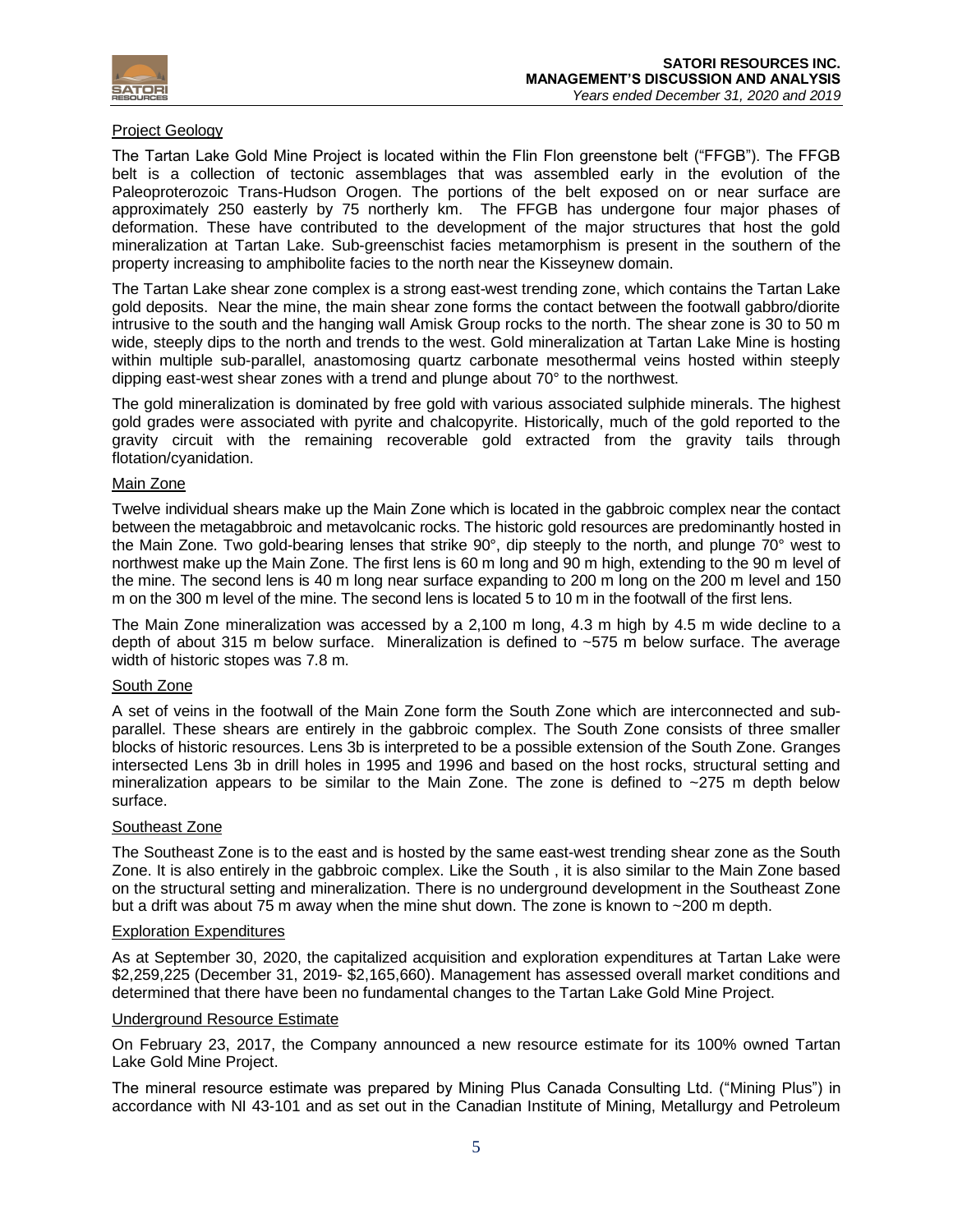

Definition Standards for Mineral Resources and Mineral Reserves. The results are summarized in Table 1 at a range of cut-off grades.

| <b>Cut-off Grade</b> | <b>Tonnes</b>              | Grade (g/t Au) | <b>Au Ounces</b> |  |  |  |  |
|----------------------|----------------------------|----------------|------------------|--|--|--|--|
|                      | <b>Indicated Resources</b> |                |                  |  |  |  |  |
| 0.0 g/t              | 4,720,000                  | 2.42           | 367,000          |  |  |  |  |
| $2.0$ g/t            | 1,820,000                  | 4.97           | 290,000          |  |  |  |  |
| $3.0$ g/t            | 1,180,000                  | 6.32           | 240,000          |  |  |  |  |
| 4.0 $g/t$            | 830,000                    | 7.55           | 201,000          |  |  |  |  |
|                      | <b>Inferred Resources</b>  |                |                  |  |  |  |  |
| $0.0$ g/t            | 1,210,000                  | 1.92           | 75,000           |  |  |  |  |
| $2.0$ g/t            | 450,000                    | 3.74           | 54,000           |  |  |  |  |
| $3.0$ g/t            | 240,000                    | 4.89           | 38,000           |  |  |  |  |
| 4.0 $g/t$            | 140,000                    | 5.93           | 27,000           |  |  |  |  |
| Notes:               |                            |                |                  |  |  |  |  |

# **Table 1: 2017 Mineral Resource Statement, Tartan Lake Gold Mine Project**

Notes:

1. CIM Definitions Standards were followed for mineral resources

- 2. The Qualified Person is Allan Armitage, Ph.D., P. Geol, of GeoVector Management Inc.
- 3. All figures are rounded to reflect the relative accuracy of the estimate
- 4. Mineral resources are not mineral reserves and do not have demonstrated economic viability
- 5. The estimate of mineral reserves may be materially affected by environmental, permitting, legal, title, taxation, sociopolitical, marketing, or other relevant issues
- 6. Effective date of the mineral resource estimate is February 20, 2017

The Mineral Resources exist over a strike length of 625 m down to a maximum depth of 575 m below surface in the Main Zone and 275 m below surface in the South Zone. The Main and South Zones remain open along strike and down-dip beyond the limit of the current resource model.

In the 2017 resource estimate update for the Tartan Lake Gold Mine Project, based on a 3.0 grams per tonne ("g/t Au") cut-off grade, mineral resources in the Indicated category were 1.18 million tonnes grading 6.32 g/t Au for 240,000 ounces of gold. This represented a 90% increase in tonnes, 24% increase in grade, and 135% increase in ounces compared to the 2012 mineral resource estimate. The increase in tonnes and ounces were due to the successful upgrade of mineral resources from the Inferred category. Mineral resources in the Inferred category were 0.24 million tonnes grading 4.89 g/t Au for 38,000 ounces. This represents a 77% decrease in tonnes, 7% decrease in grade, and 79% decrease in ounces compared to the 2012 Mineral Resource Estimate. A comparison between the 2012 and 2017 Mineral Resource Estimates is summarized in Table 2 that follows hereto.

|  |  | Table 2: Comparison of 2012 vs. 2017 Resource Estimate at Tartan Lake (using a 3.0 g/t cut-off) |  |  |  |  |
|--|--|-------------------------------------------------------------------------------------------------|--|--|--|--|
|--|--|-------------------------------------------------------------------------------------------------|--|--|--|--|

|                            | <b>Tonnes</b> | Gold        |               |
|----------------------------|---------------|-------------|---------------|
|                            |               | Grade (g/t) | <b>Ounces</b> |
| <b>Indicated Resources</b> |               |             |               |
| 2017                       | 1,180,000     | 6.32        | 240,000       |
| 2012                       | 620,000       | 5.12        | 102,000       |
| % Difference               | $+90\%$       | $+23.4%$    | +135%         |
| <b>Inferred Resources</b>  |               |             |               |
| 2017                       | 240,000       | 4.89        | 38,000        |
| 2012                       | 1,040,000     | 5.27        | 177,000       |
| % Difference               | $-77%$        | $-7%$       | $-79%$        |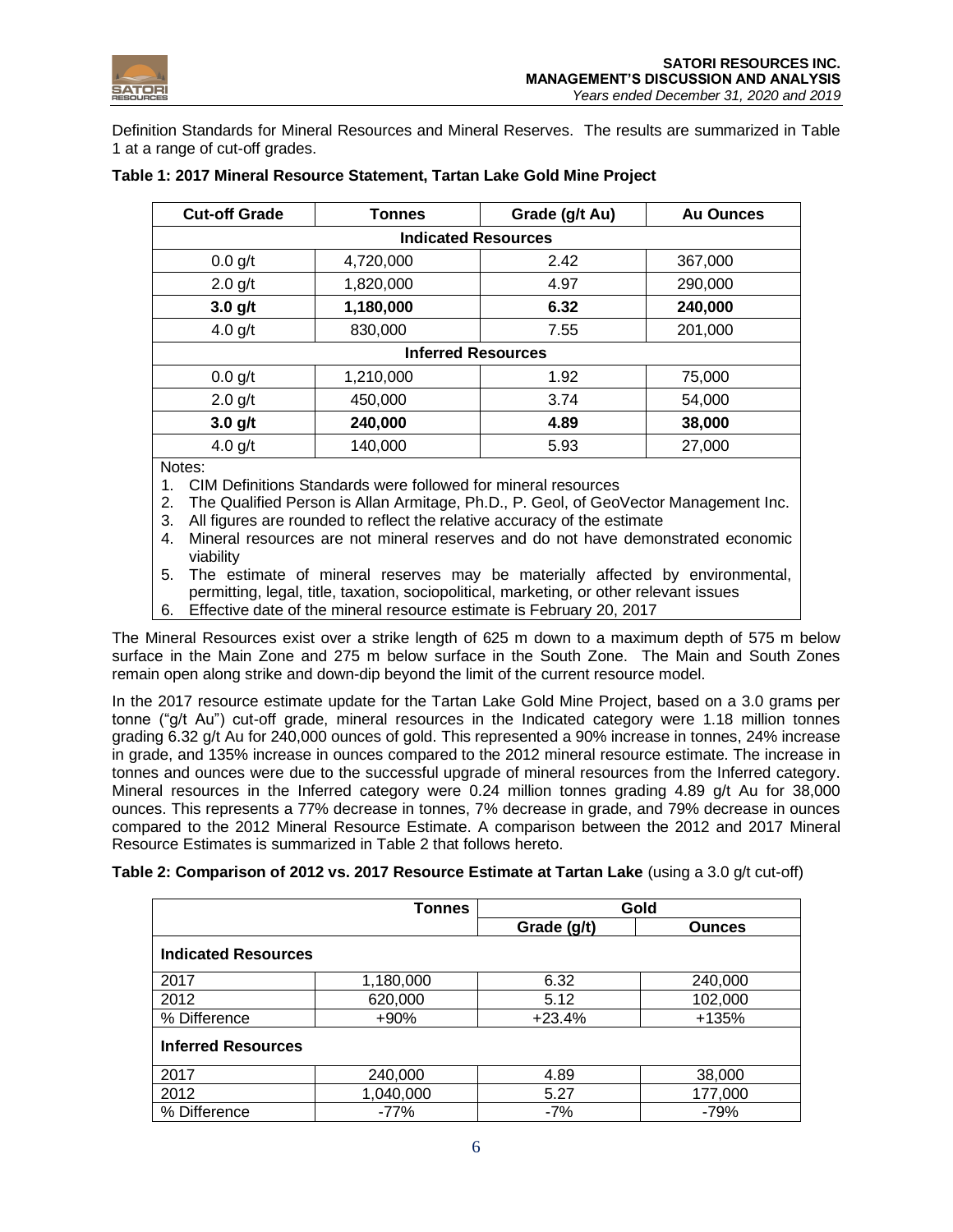

The drilling database utilized in the resource estimation was closed as of December 31, 2016 and comprises 501 diamond-drill holes totaling 79,600 m including drill holes from the 2016 exploration program which consisted of six diamond drill holes totaling approximately 1,600 m (see Satori news release dated December 7, 2016).

For the 2017 resource estimate, a total of 15 sub-parallel, three-dimensional ("3D") wireframe grade control models were constructed. The 3D grade control models were built through visually interpreting the mineralized zones from cross sections using histograms of gold values. Polygons of mineral intersections were made on each cross section and wireframed together to create contiguous resource models in GEOVIA GEMS 6.7.3 software. The Tartan Lake grade control models define east-west trending, steep north dipping (75° – 85°) to steep south dipping gold zones. The gold zones extend for approximately 625 m along strike and to depths of up to 575 m in the Main Zone and 275 m in the South Zone.

The Tartan Lake grade shells were used to constrain 1.0 m composite values chosen for interpolation, and the mineral blocks reported in the estimate of the mineral resource. A block model in Metric Mine Grid space (origin:  $x - 1775$ ,  $y - 4725$ ,  $z - 2025$ , no rotation) with block dimensions of  $5 \times 1.5 \times 5$  m in the x (east), y (north) and z (level) directions was placed over the grade shells with only that proportion of each block inside the shell recorded as part of the resource estimate (% Block Model).

Grades for Au (g/t) were interpolated into blocks by the inverse distance squared (ID2) method. Three passes were used to interpolate grade into all of the blocks in the grade shells. For Pass 1 the search ellipse size was set at 20 x 20 x 6 m in the X, Y, Z direction (approximate range based on variography); for Pass 2 the search ellipse size was set at 40 x 40 x 12 and for Pass 3 the search ellipse size was set at 80 x 80 x 12. Blocks were classified as Indicated if they were populated with grade during Pass 1 and 2 of the interpolation procedure. Pass 3 search ellipse size was set to assure all remaining blocks within the grade shell are assigned a grade. These blocks were classified as Inferred.

Grades were interpolated into blocks using a minimum of 8 and maximum of 12 composites to generate block grades during Pass 1 and Pass 2 (maximum of 4 samples per drill hole), and a minimum of 4 and maximum of 12 composites to generate block grades during pass 3.

High grade composites were capped at 55 g/t Au (99.3 percentile) to limit their influence during the grade estimation, a total of 31 composite samples ranging in grade from 55.8 g/t to 199.5 g/t Au were capped to 55 g/t. Due to the relative sparseness of bulk density data, an average value is used for the resource estimation. A bulk density value of  $2.85q/cm<sup>3</sup>$  is used for the current resource estimate.

# **2016 Exploration Program**

On December 7, 2016, the Company announced that diamond drilling intersected two broad zones of high-grade gold mineralization near existing underground development and historical stopes at Tartan Lake. Highlight assay results included:

- TL16-01 (Main Zone): 10.88 g/t Au over 13.1 m, and 9.99 g/t Au over 11.2 m
- TL16-04 (South Zone): 10.28 g/t Au over 5.1 m
- TL16-06 (Main Zone): 3.56 g/t Au over 8.2 m

Management feels that these drill results demonstrated both the high-grade nature of the deposit as well as the exploration potential of Tartan Lake. The two zones intersected in hole TL16-01 appear wider than the original stopes mined between 1987-1989 and are located approximately 20 m below existing underground development. Management feels that having high-grade intercepts and widths within close proximity to existing underground infrastructure is a key strategic advantage for Satori.

The 2016 exploration program at Tartan Lake commenced in late October and consisted of six diamond drill holes totaling 1,600 m. The limited program was designed to verify the historic drill results, and test the extension of known gold mineralization. Two of the holes intersected underground workings and were stopped short of the targeted zones.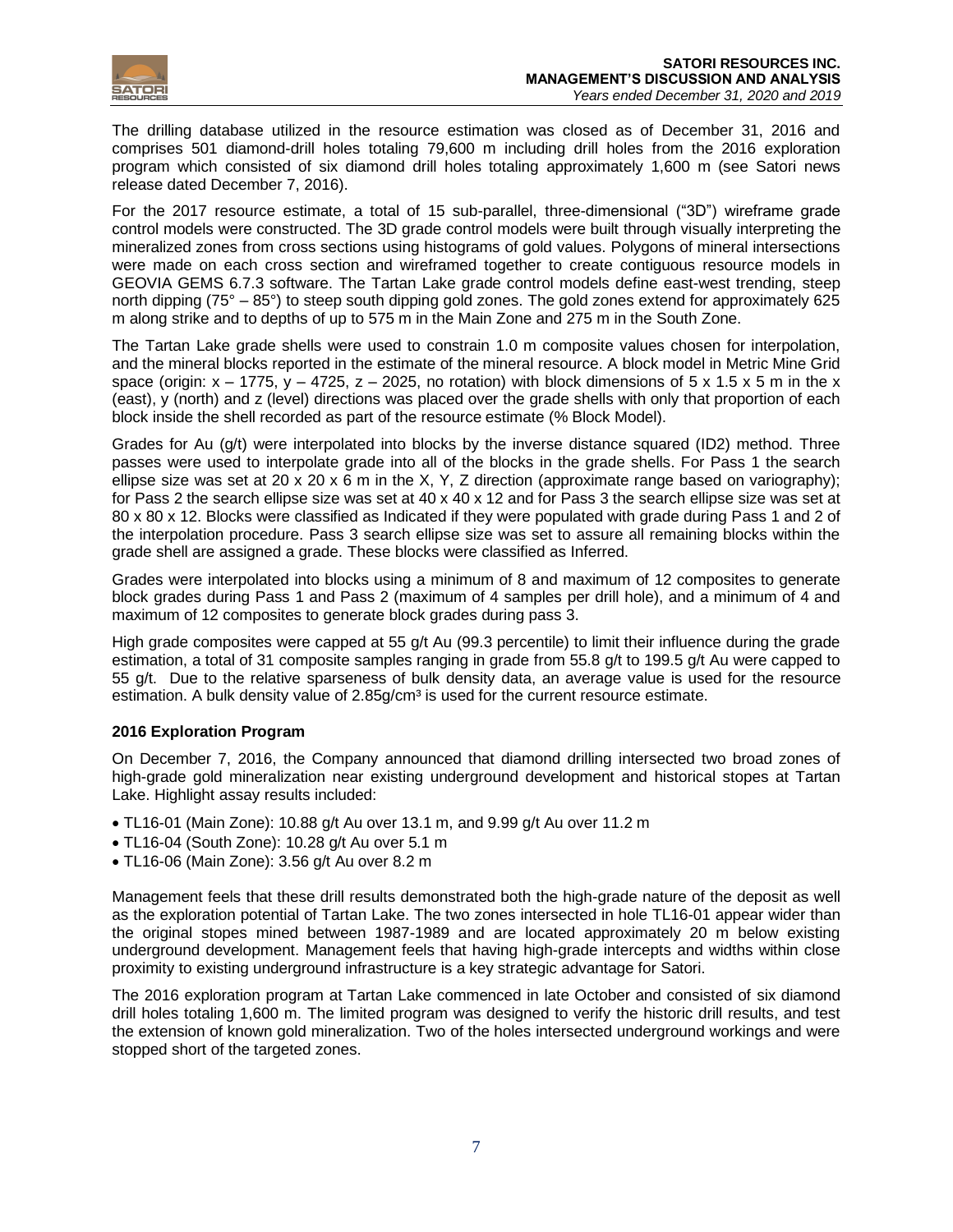

# **2017 Exploration Program**

Exploration programs were conducted to in-fill and expand the existing Tartan Lake Mine resource, as well as evaluate and test a number of gold showings and targets identified on the property. The Main and South Zones remain open along strike and down-dip beyond the limit of the current resource model at 575 m and 275 m below surface, respectively.

Commencing on June 12, 2017, the Company undertook a limited drill program focusing on the South Zone. This drill program was designed to step-out from known mineralization and expand the high-grade gold resources in the Main & South Zones as well as increase our understanding of the structural and lithological controls on mineralization. In addition to drilling, this program included a regional compilation of the property to identify exploration potential throughout the 2,670 hectare property.

Upon completion of the program, a total of 2,045 m was drilled in six diamond drill holes. The results of the program both confirmed and provided a basis for further exploration of the South Zone portion of the resource model, developed in November of 2016, which is found in the NI 43-101 compliant resource estimate in the "Tartan Lake Project Technical Report" authored by Mining Plus. This most recent drilling intersected gold mineralization both along strike and down dip beyond the existing resource limits. These drilling results at Tartan increase the zone of mineralization and provide the basis for a more focused drill program on the South Zone.

Drilling in the South Zone returned grades of up to 3.03 g/t Au over 4.45 m in hole TL17-11, and 3.88 g/t Au over 1.0 m in hole TL17-08. Other significant results included 2.16 g/t Au over 9.00 m including 3.47 g/t Au over 2.60 m in hole TL17-07 and 2.79 g/t Au over 2.0 m. Drill hole TL17-08 returned an intercept of 2.85 g/t Au over 2.0 m and also returned two intercepts of 11.03 g/t Au over 1.0 m and 6.18 g/t Au over 1.0 m within a zone of 2.55 g/t Au over 8.00 m. Hole TL17-12 had no significant results (labelled improperly as hole "TL11-12" in the Company's news release of October 13, 2017).

# **2018 Metallurgical Study**

During the fiscal year ended December 31, 2018, the Company completed an independent metallurgical study, in order to better understand the inconsistency of recovery rates documented from production at the Tartan Lake Gold Mine Project in the late 1980's. The report evidenced favourable recovery rates from a significant bulk sample, which concluded that the Main Zone had an overall Au recovery ranging between 95 and 97%; while the South Zone returned Au recovery values ranging between 91 and 92%. Management's analysis of this study is that the historical recoveries would most likely have been related to either mill design, or mill operation. Based on this metallurgical testwork, Satori may take the necessary steps toward a new optimized mill design for the Tartan Lake Gold Mine project.

# **RESULTS OF OPERATIONS FOR THE YEAR ENDED DECEMBER 31, 2020**

# **Overview**

For the year ended December 31, 2020, Satori reported a net loss of \$447,268 (2019 - \$413,483).

# **Revenues**

Satori is in the exploration and development stage and has no revenue from mining operations.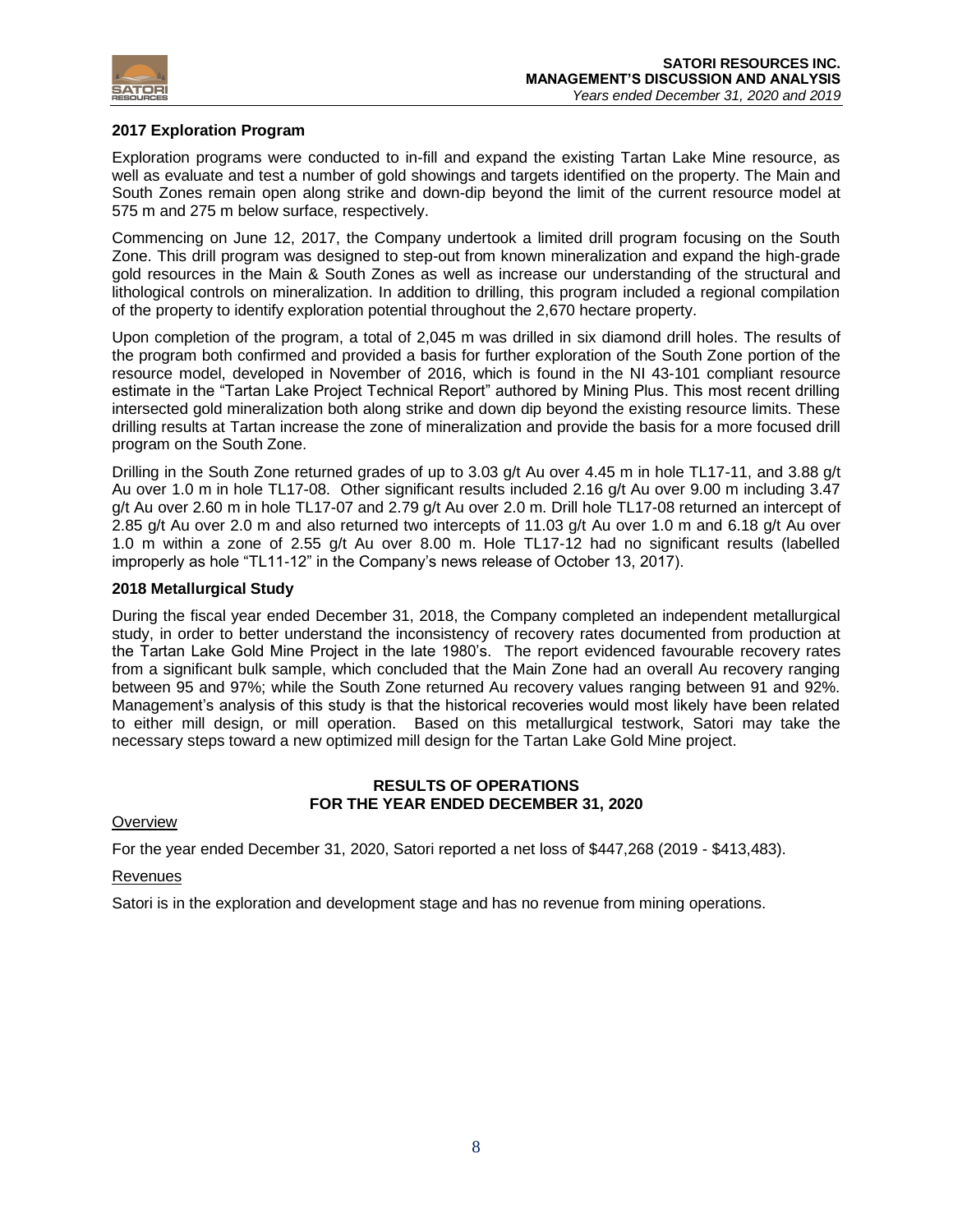

# Non-Exploration Expense Summary

A summary of the activity for the years ended December 31, 2020 and 2019 is as follows:

|                                               | 2020          | 2019         |
|-----------------------------------------------|---------------|--------------|
| <b>Expenses:</b>                              |               |              |
| General and administrative                    | \$<br>146,186 | \$<br>97,747 |
| Management fees                               | 138,000       | 84,000       |
| Stock-based compensation                      | 105,070       | 74,835       |
| Investor relations, advertising and promotion | 18,573        | 5,295        |
| Finance, legal, paralegal and salaries        | 17,077        | 12,625       |
| Accretion                                     | 21,497        | 48,619       |
| Professional fees                             | 18,765        | 90,362       |
|                                               | \$<br>465,168 | 413,104      |

During much of the last two years, management curtailed the Company's business activity due to the poor business environment for junior exploration companies and the difficulty in raising needed capital. General and administrative expenses increased during 2020, compared with 2019, due mostly to increases in management fees as well as the introduction of director fees in the fourth quarter of 2019.

During 2020, the business climate changed for the better and management took advantage of this opportunity by raising needed capital and working to generate interest in the Company's activities with investors as well as reengaging work efforts at Tartan Lake. Consulting fees for the year ended December 31, 2020 were \$24,938 compared to \$1,412 for the year ended December 31, 2019. Investor relations costs increased in 2020, compared to 2019, commensurate with the renewal of interest in the junior exploration industry by investors. Travel costs during 2020 were \$3,362 compared to \$20,375 in 2019, primarily as a result of COVID-19. The Company paid \$NIL in rent during the year ended December 31, 2020 (year ended December 31, 2019 - \$23,907).

The 2019 professional fees include \$50,000 accrued as a liability to Canaccord Genuity Capital Markets for corporate finance-related work. No such costs were incurred in 2020.

Stock-based compensation is non-cash in nature and is generally a function of the number of options granted and their terms.

#### Exploration Activities and Expenditures

A summary of exploration activity for the years ended December 31, 2020 and 2019 is as follows:

|                                      | 2020            | 2019           |
|--------------------------------------|-----------------|----------------|
| <b>Tartan Lake Property</b>          |                 |                |
| Opening balance                      | \$2,165,660     | 1,926,796<br>S |
| Change in site restoration provision | ---             | 205,248        |
| Exploration                          | 187,637         | 33,616         |
| <b>Total Capitalized Costs</b>       | 2,353,297<br>S. | 2,165,660<br>5 |

During the year ended December 31, 2020, the Company paid \$54,400 to acquire the New Delhi project located in Ontario's Sudbury Mining Division.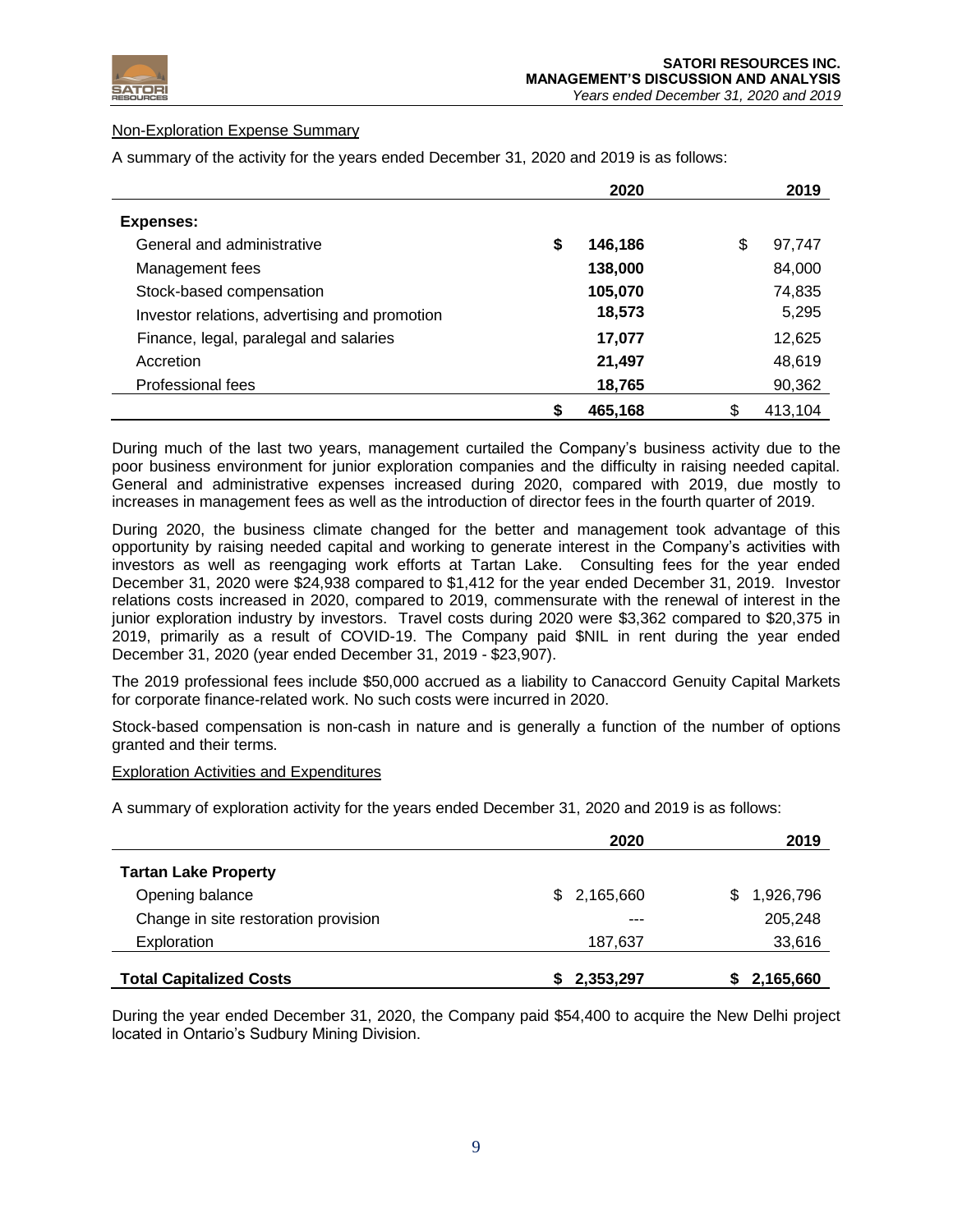

# **LIQUIDITY AND CAPITAL RESOURCES**

As at December 31, 2020, the Company had \$1,259,568 in cash (December 31, 2019 - \$519,590) and working capital of \$1,269,951 (2019 - working capital of \$509,775).

The Company is a junior resource exploration and development corporation and, accordingly, it does not have the ability to generate sufficient amounts of cash from earnings or asset sales to pay for its operating costs, even in the short term. The Company budgets exploration, development and administrative expenses prudently and closely monitors monthly expenditures, investments and cash resources.

The activities of the Company, principally the exploration and development of mineral properties, are therefore generally financed through the sale of equity securities. These equity offerings generally take the form of private placements but may also include the exercise of warrants and options. The Company's ability to raise capital and the timing of such events will depend on the liquidity of the financial markets as well as the willingness of investors to finance resource-based junior companies.

During the year, the Company made a refundable deposit of \$50,000 with a privately held arms length party (the "Party") in contemplation of a potential transaction while the Company undertakes due diligence procedures. This refundable deposit provides the Company with an option to acquire a joint venture interest in a new venture with the Party. If the Company proceeds with the acquisition, the deposit will be applied against the purchase price. If the Company withdraws from the transaction, the \$50,000 deposit must be refunded in full or the Company has the option to receive \$75,000 of shares in the Party.

# **LONG TERM OBLIGATIONS**

The Company's site restoration provision of \$1,085,684 (2019 - \$1,064,187) is based on management's best estimate of costs to abandon and reclaim mineral properties and facilities as well as an estimate of the future timing of the costs to be incurred.

The Company's asset retirement obligation was determined based on an undiscounted future liability of approximately \$1,248,820 adjusted for estimated inflation of 1.88% and discounted at 2.02%, with reclamation occurring in 2027. During the year ended December 31, 2020, accretion expense of \$21,497 (2019 - \$48,619) was recorded. Additionally, at December 31, 2019, a change in site restoration provision of \$205,248 recognized.

# **SUMMARY OF QUARTERLY RESULTS**

Following is a summary (in dollars) of selected financial data for the Company's last eight completed quarters:

|                       | 2020   | Dec. $31$ Sep. $30$<br>2020 | <b>Jun. 30</b><br>2020 | Mar. 31<br>2020 | Dec. 31<br>2019 | <b>Sep. 30</b><br>2019 | <b>Jun. 30</b><br>2019 | Mar. 31<br>2019 |
|-----------------------|--------|-----------------------------|------------------------|-----------------|-----------------|------------------------|------------------------|-----------------|
| <b>Net Loss</b>       | 96.297 | 158.044                     | 131.976                | 60.951          | 145.612         | 61.092                 | 66.170                 | 140.609         |
| <b>Loss per Share</b> | (0.00) | (0.00)                      | (0.00)                 | (0.00)          | (0.00)          | (0.00)                 | (0.00)                 | (0.00)          |

The Company's level of activity and expenditures during a specific quarter are influenced by the availability of working capital, the availability of additional external financing, the time required to gather, analyze and report on geological data related to mineral properties, the results of the Company's prior exploration activities on its properties and the amount of expenditures required to advance its projects.

Although the Company has experienced increased activity as a result of improved interest in the gold sector, the 2020 outbreak of COVID-19 has resulted in travel restrictions imposed by the Manitoba government which has created somewhat of a slow-down in the ability to transact business as a result of the self-isolating measures. At this time, it is not possible to reliably estimate the length and severity of these developments.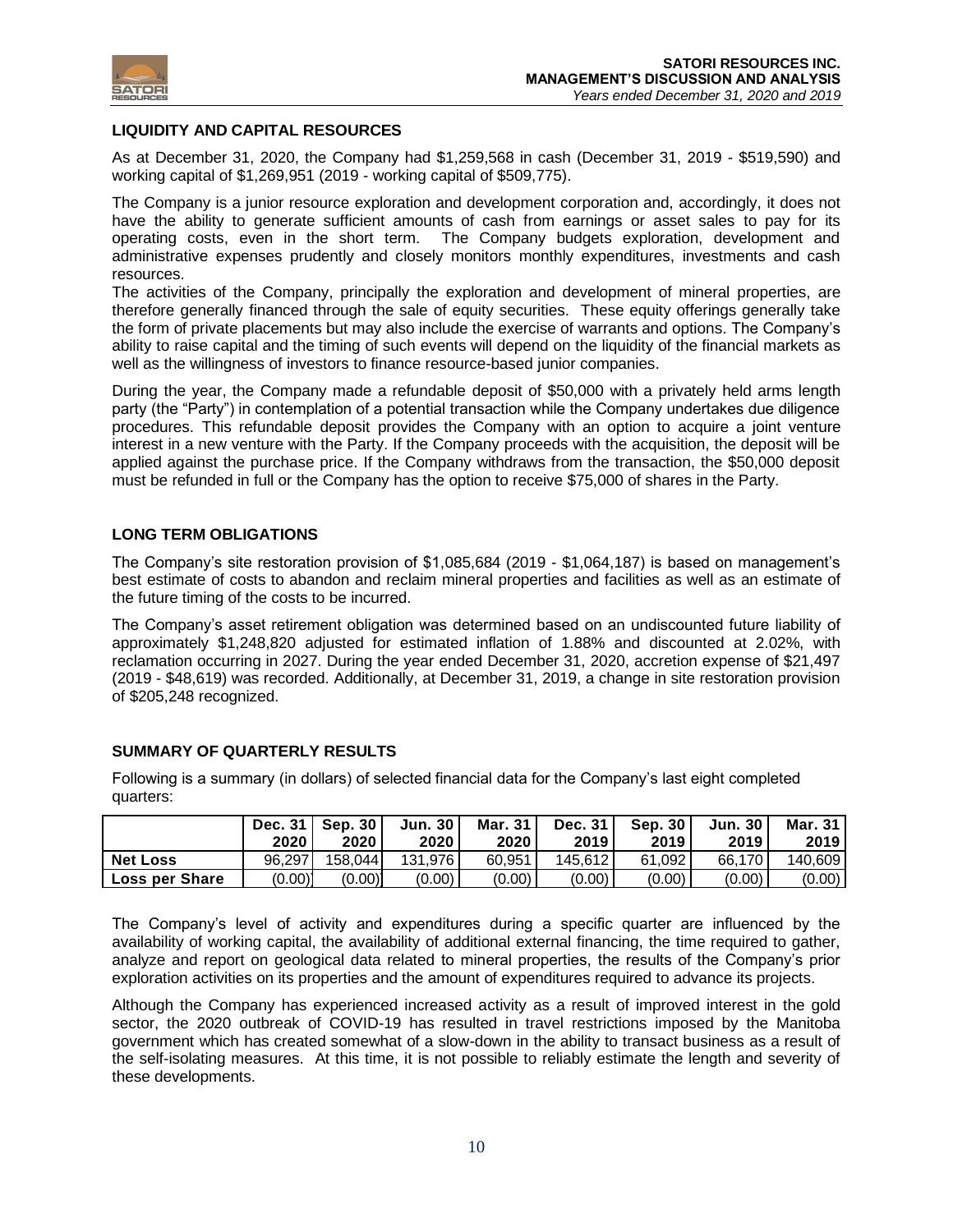

Except as noted above, expenditures in 2020 were generally consistent compared to expenditures in the 2019. While the Company curtailed operations to some degree in order to assess matters and determine how best move business forward in the year ended December 31, 2019, activities increased significantly during the year ended December 31, 2020, both in relation to corporate transactional considerations and operational evaluations/planning.

# **CAPITAL STOCK INFORMATION**

#### Authorized

The Company is authorized to issue an unlimited number of common shares without nominal or par value. The holders of the common shares of the Company are entitled to vote at all shareholder meetings and to receive such dividend as the Board of Directors of the Company in its discretion shall declare.

#### Issued and Outstanding

As of December 31, 2020, the Company had 58,865,084 (December 31, 2019 – 43,631,507) outstanding common shares.

On July 14, 2020, Satori announced that it closed a private placement offering for gross proceeds of \$420,000, by the issuance of 1,790,000 flow through shares at a price per share of \$0.08, and the issuance of 4,258,461 non-flow-through common shares at a price of \$0.065 per share. Officers and directors of the Company subscribed for 1,158,461 common shares, for gross proceeds of \$82,800 (19.71%). In connection with this closing, the Company paid a cash finders' fee of \$3,150 to eligible finders.

On December 2, 2020, the company issued 120,000 common shares as part of its New Delhi acquisition.

On December 30, 2020, the Company announced that it closed a flow through private placement offering, for gross proceeds of \$775,465, by the issuance of 5,965,116 flow through shares at a price of \$0.13 per share. In connection with this closing, the Company paid cash finders' fees totalling \$34,629 to eligible finders.

During the year, a total of 2,200,000 warrants were exercised for cash proceeds of \$124,500 and a total of 900,000 stock options were exercised for cash proceeds of \$47,500.

# Incentive Stock Options

On January 4, 2019, the Company granted 2,000,000 stock options to directors, officers and consultants. The stock options carry an exercise price of \$0.05, and vest immediately. The value ascribed to this issue was \$74,834 using the Black-Scholes option pricing model under the following weighted average assumptions: share price – \$0.05; risk free rate of return – 1.83%; annualized volatility – 100%; expected life – 5 years; dividend yield – 0%. The Company recognized stock-based compensation expense of \$74,835 during the year ended December 31, 2019 in relation to the vesting of these options.

In January 2019, 300,000 options expired unexercised.

On June 9, 2020, the Company granted 1,000,000 stock options to directors, officers and consultants. The stock options carry an exercise price of \$0.075, and vested immediately. The value ascribed to this issue was \$55,500 using the Black-Scholes option pricing model under the following weighted average assumptions: share price  $-$  \$0.075; risk free rate of return  $-$  0.45%; annualized volatility  $-$  100%; expected life – 5 years; dividend yield – 0%. The Company recognized stock-based compensation expense of \$55,500 during the year ended December 31, 2020 in relation to the vesting of these options.

On July 15, 2020, the Company granted 800,000 stock options to directors and consultants. The stock options carry an exercise price of \$0.08 and vested immediately. The value ascribed to this issue was \$40,400 using the Black-Scholes option pricing model under the following weighted average assumptions: share price – \$0.07; risk free rate of return – 0.35%; annualized volatility – 100%; expected life – 5 years; dividend yield – 0%. The Company recognized stock-based compensation expense of \$40,400 during the year ended December 31, 2020 in relation to the vesting of these options.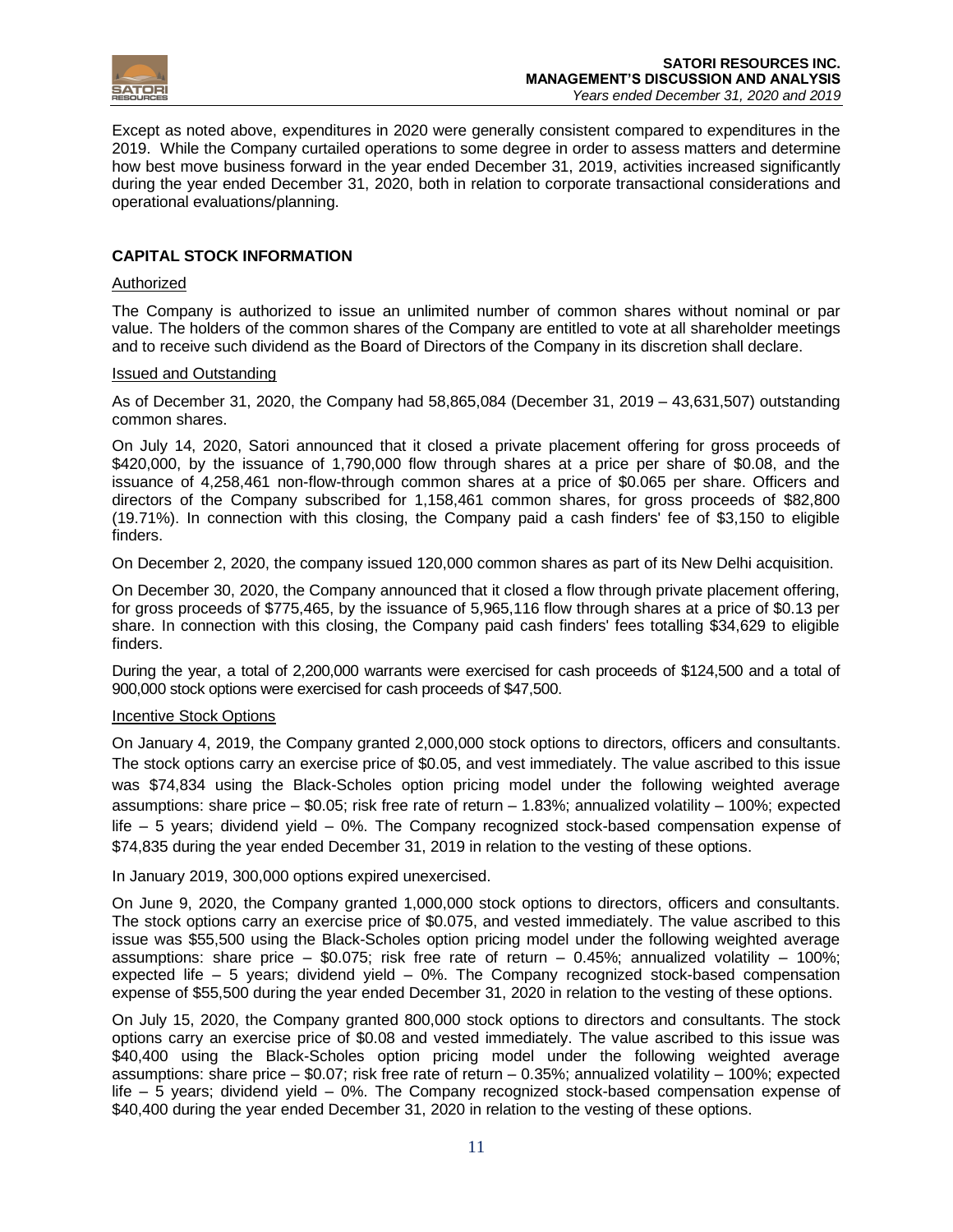

On August 24, 2020, the Company granted 100,000 stock options to a directors, officers and consultants. The stock options carry an exercise price of \$0.13 and vested immediately. The value ascribed to this issue was \$9,170 using the Black-Scholes option pricing model under the following weighted average assumptions: share price – \$0.0125; risk free rate of return – 0.38%; annualized volatility – 100%; expected life  $-5$  years; dividend yield  $-0\%$ . The Company recognized stock-based compensation expense of \$9,170 during the year ended December 31, 2020 in relation to the vesting of these options.

On September 30, 2020, 400,000 stock options with an exercise price of \$0.05 per share were exercised. On October 12, 2020, 50,000 stock options with an exercise price of \$0.075 per share were exercised. On October 15, 2020, 50,000 stock options with an exercise price of \$0.15 per share expired unexercised. On October 20, 2020, 400,000 stock options with an exercise price of \$0.075 per share and 50,000 stock options with an exercise price of \$0.05 per share were exercised.

|                            | Number of<br>stock options | Weighted<br>average<br>exercise price | Weighted<br>average<br>remaining<br>contractual<br>life (years) |
|----------------------------|----------------------------|---------------------------------------|-----------------------------------------------------------------|
| Balance, December 31, 2018 | 1,450,000                  | \$0.16                                | 2.96                                                            |
| Granted                    | 2,000,000                  | 0.05                                  |                                                                 |
| <b>Expired</b>             | (300,000)                  | 0.18                                  |                                                                 |
| Balance, December 31, 2019 | 3,150,000                  | \$0.09                                | 3.21                                                            |
| Granted                    | 1,900,000                  | 0.08                                  |                                                                 |
| Exercised                  | (900,000)                  | 0.05                                  |                                                                 |
| <b>Expired</b>             | (100,000)                  | 0.15                                  |                                                                 |
| Balance, December 31, 2020 | 4,050,000                  | \$0.09                                | 3.08                                                            |

# Share Purchase Warrants

As of December 31, 2020, the Company had 16,405,000 (December 31, 2019 – 19,305,003) share purchase warrants outstanding.

|                            | Number of<br><b>Warrants</b> | <b>Weighted average</b> | exercise price |
|----------------------------|------------------------------|-------------------------|----------------|
| Balance, December 31, 2018 | 25,576,556                   | \$                      | 0.12           |
| Expired                    | 6,271,556                    |                         | 0.30           |
| Balance, December 31, 2019 | 19,305,003                   | \$                      | 0.06           |
| Exercised                  | 2,200,000                    |                         | 0.06           |
| Expired                    | 700,000                      |                         | 0.05           |
| Balance, December 31, 2020 | 16,405,000                   | S                       | 0.06           |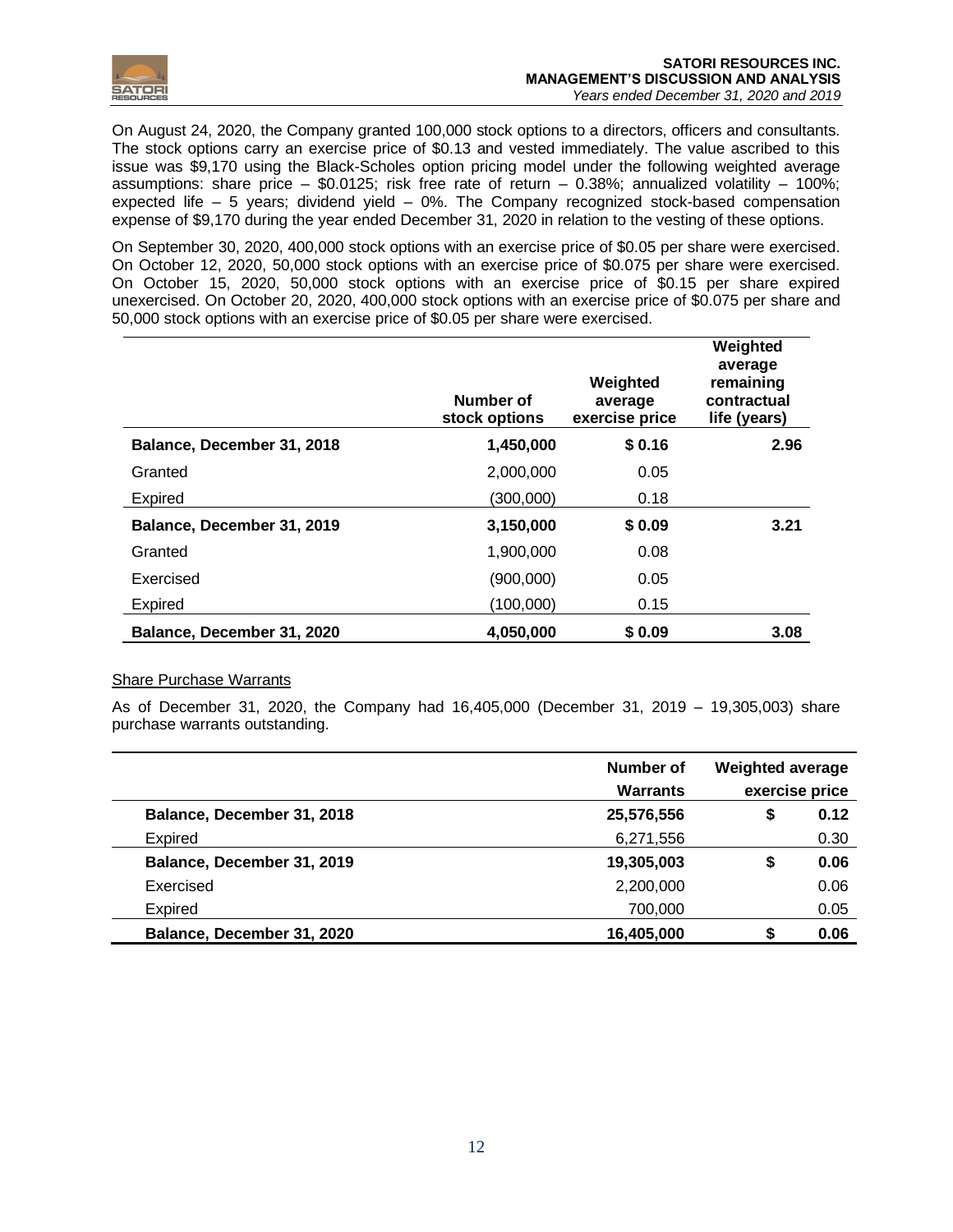

# **Warrants Outstanding**

|                            | Number of       | Value           | <b>Exercise</b> |                   |
|----------------------------|-----------------|-----------------|-----------------|-------------------|
| <b>Warrant Type</b>        | <b>Warrants</b> | <b>Assigned</b> | <b>Price</b>    | Date of Expiry    |
| Investors                  | 2,005,000       | 29.571          | 0.065           | June 16, 2021     |
| Investors                  | 11,800,000      | 256.954         | 0.06            | November 22, 2021 |
| Investors                  | 2,600,000       | 56,617          | 0.06            | December 21, 2021 |
| Balance, December 31, 2020 | 16,405,000      | 343,143         |                 |                   |

# **OFF BALANCE SHEET ARRANGEMENTS**

There were no off-balance sheet arrangements as at December 31, 2020.

# **CONTRIBUTED SURPLUS**

The following is a summary of changes in contributed surplus from December 31, 2019 to December 31, 2020:

|                                 | December 31, 2020 | December 31, 2019 |
|---------------------------------|-------------------|-------------------|
| <b>Opening balance</b>          | 5,834,496         | 5,318,159<br>S    |
| Expiry of warrants              | 31,500            | 441,503           |
| Book value of options exercised | (35, 484)         | $- - -$           |
| Vesting of share-based payments | 105,070           | 74,834            |
| <b>Ending balance</b>           | 5,935,582         | 5,834,496<br>S    |

# **RELATED PARTY TRANSACTIONS**

# *Management compensation*

The Company incurred the following expenditures charged by companies controlled by current directors and officers of the Company:

|                                 | December 31, 2020 | December 31, 2019 |
|---------------------------------|-------------------|-------------------|
| <b>Opening balance</b>          | 5,834,496         | 5,318,159<br>S    |
| Expiry of warrants              | 31,500            | 441,503           |
| Book value of options exercised | (35, 484)         | $- - -$           |
| Vesting of share-based payments | 105.070           | 74,834            |
| <b>Ending balance</b>           | 5,835,582         | 5,834,496<br>S    |

During the year ended December 31, 2020, the Company paid its President and CEO a total of \$48,000 for her role as Chief Executive Officer and \$20,000 for her role on the Board (year ended December 31, 2019 - \$24,000 for her role as an Executive Officer). During the year ended December 31, 2020, the Company paid its Executive Chairman a total of \$30,000 for his role as an Executive Officer and \$20,000 for his role on the Board (year ended December 31, 2019 - \$NIL). During the year ended December 31, 2020, the Company paid its CFO a total of \$30,000 (year ended December 31, 2019 - \$30,000). Other Directors received a total of \$51,643 in director fees during the year ended December 31, 2020 (year ended December 31, 2019 - \$NIL).

As of December 31, 2020, \$57,689 (December 31, 2019 - \$3,727) is owed to management and directors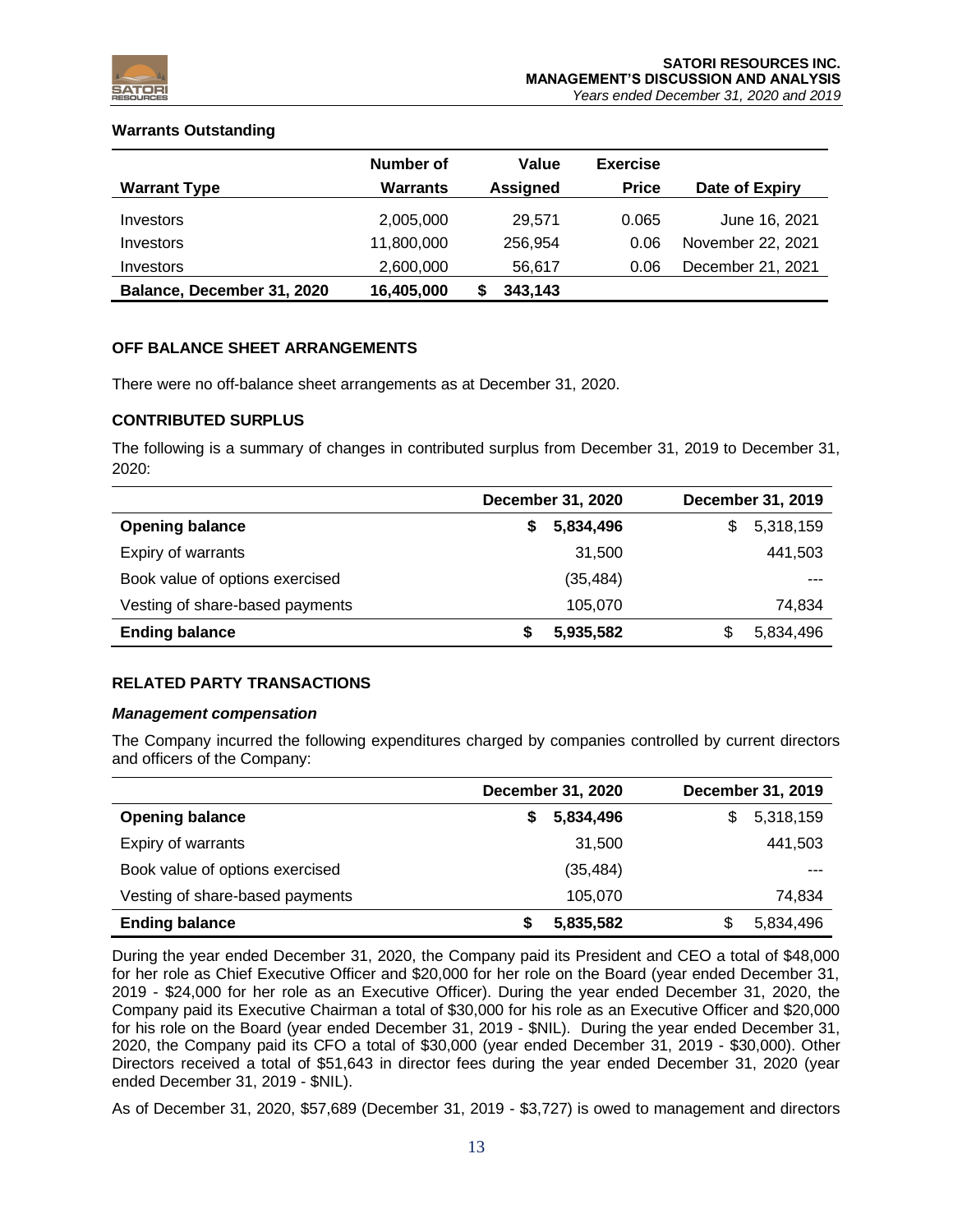

and is included in accounts payable and accrued liabilities on the statements of financial position.

Other receivables include £10,000 (CDN \$17,638) due from a company related to a Director.

As part of the December 30, 2020 financing, officers and directors of the Company subscribed for 315,500 common shares, for gross proceeds of \$41,015 (5.3% of the financing).

# **CRITICAL ACCOUNTING POLICIES AND ESTIMATES**

In preparing the Company's financial statements, estimates and assumptions are made by management that affect the amounts reported in the financial statements and accompanying notes. Based on historical experience, current conditions, expert advice and the application of accounting policies, management makes assumptions that are believed to be adequate and reasonable under the circumstances. The Company's accounting policies are the same as described in the audited financial statements for the year ended December 31, 2020.

# **INTERNAL CONTROLS OVER FINANCIAL REPORTING**

The Chairman of the Board of Directors of the Company is responsible for establishing and maintaining controls and procedures regarding the communication of information about the Company, as well as internal controls over its financial reporting. The Chairman of the Board of Directors has conducted an evaluation of the controls and procedures regarding communication of information and has concluded these controls and procedures were effective for the year ended December 31, 2020. The Chairman of the Board of Directors is responsible for designing internal controls over financial reporting or for causing it to be designed under his supervision. During the year ended December 31, 2020, all existing systems have been documented and inadequacies have been corrected, as necessary. The Chairman of the Board of Directors has evaluated whether there were changes to internal control over financial reporting during the year ended December 31, 2020 that have materially affected, or are reasonably likely to materially affect, its internal control over financial reporting. No such changes were identified through their evaluation.

# **OUTLOOK**

The Company continues to investigate financing and re-commissioning activities in respect of the Tartan Lake Gold Mine project that are conducive to market conditions, which includes but is not limited to discussions with geological services companies as it relates to exploring and updating or assessing project economics. Notwithstanding that, Satori continues to actively review other opportunities.

# **RISKS AND UNCERTAINTIES**

The exploration and development of mineral deposits involves significant risks over an extended period of time and even a combination of careful evaluation, experience and knowledge may not be able to mitigate the risks. Few properties which are explored are ultimately developed into producing mines. The longterm profitability of the Company's operations will be primarily related to its ability to finance its working capital and operations which in part will be related to the cost and success of its exploration programs. Additionally, there are a number of factors beyond the Company's control, including but not limited to the availability of skilled personnel, qualified vendors, construction and production targets and timelines, anticipated timing of grant of permits and governmental incentives, favourable commodities markets, contractual commitments, litigation matters, the ability to mitigate financial and operational risks, the ability to access capital markets and the availability of critical equipment.

Substantial expenditures are required to establish reserves through drilling in order to determine the technical and economic feasibility of mining and extracting resources, and, if warranted, to develop the mining and processing facilities and infrastructure at any chosen site. Although substantial benefits may be derived from the discovery and mining of a mineralized deposit, it is impossible to ensure that the current mineral resources can be converted to mineral reserves or that the mineral properties in which the Company has an interest will result in profitable mining operations. Furthermore, there can be no assurance that the Company's estimates of future exploration and development expenditures will prove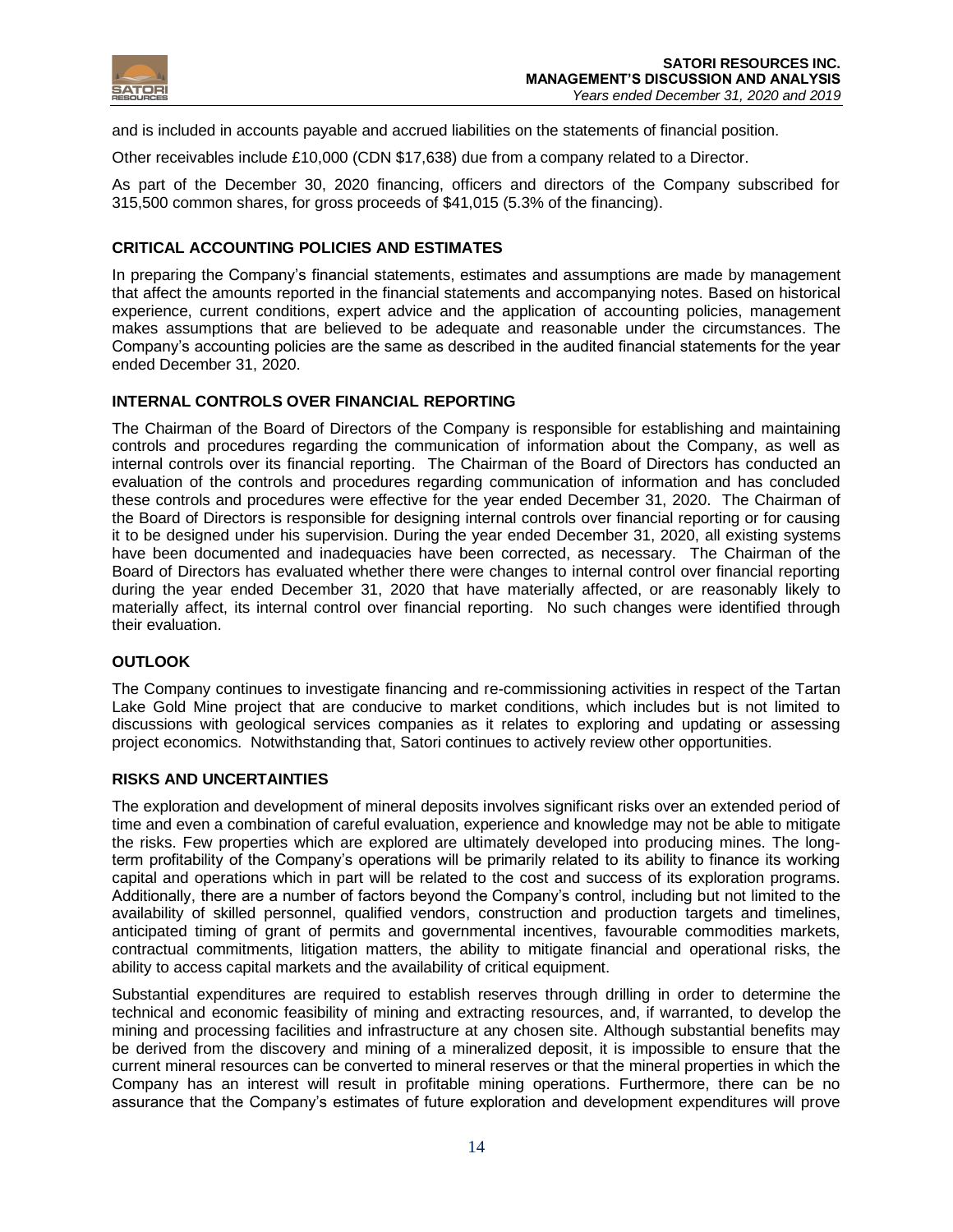

accurate and actual expenditures may be significantly higher than currently anticipated. Satori cannot provide any assurance that its proposed development plan will result in any commercial mining operation. Determining if a deposit will be commercially viable depends on a number of factors, including the attributes of the deposit, such as its size and grade, costs and efficiency of the recovery methods that can be employed, proximity to infrastructure, land use and environmental protection. The effect of these factors cannot be accurately predicted, and the combination of these factors may result in the Company receiving an inadequate return on its invested capital, if any.

As stated above, the exploration and development of mineral projects always involves significant risks over an extended period of time even when a combination of careful evaluation, experience and knowledge is evident. There is no assurance that an exploration project can be profitable or successful. The long-term viability of the Company's operations will be in part correlated to the cost and success of its exploration programs, which may be affected by a number of factors beyond the Company's control, including by not limited to commodity prices, the availability of skilled personnel, qualified vendors and critical equipment.

Mining operations and exploration activities are subject to national and local laws and regulations governing prospecting, development, mining and production, exports and taxes, labour standards, occupational health and mine safety and waste disposal, toxic substances, land use and environmental protection. In order to comply with such laws and regulations, Satori may be required to make capital and operating expenditures or to close an operation until a particular problem is remedied. In addition, if Satori's activities violate any such laws and regulations, Satori may be required to compensate those suffering loss or damage and may be fined if convicted of an offence under such legislation. It is also possible that future laws and regulations, or more stringent enforcement of current laws and regulations by governmental authorities, could cause additional expense, capital expenditures, restrictions on or suspensions of Satori's proposed activities and delays in the exploration of properties.

Although variable, depending on location and the governing authority, land reclamation requirements are generally imposed on mineral exploration companies (as well as companies with mining operations) in order to minimize long term effects of land disturbance. Reclamation may include requirements to control dispersion of potentially toxic substances and reasonably re-establish pre-disturbance land forms and vegetation. In order to carry out reclamation obligations, Satori may be required to allocate financial resources to land reclamation that might otherwise be spent on further exploration or development programs.

Satori cannot provide any assurances that title to its properties will not be challenged. Such property is owned, leased or held under option as unpatented and patented mining claims, mineral claims or concessions. The ownership and validity, or title, of unpatented mining claims and concessions are often uncertain and may be contested. Satori may not be able to obtain all necessary surface rights to develop a property. The failure to acquire any or all of such rights may prevent exploration and development, even if such exploration or development would be warranted by exploration results achieved. A successful claim contesting Satori's title to a property will cause Satori to lose its rights to explore and, if warranted, develop that property. This could result in Satori not being compensated for prior expenditures relating to the property.

Satori has limited financial resources. As at December 31, 2020, Satori has a working capital of \$1,269,951. Satori does not generate operating revenue and must finance its exploration activity by other means, including financing through joint ventures, debt financing and equity financing. Satori cannot provide any assurance that funding will be available for exploration or development or to fulfill anticipated obligations under the existing property agreements with respect to its property. If Satori fails to obtain necessary financing, it may have to delay or cancel exploration and / or development.

Access to capital is currently the biggest challenge facing resource-based junior companies. Globally, at present, very few equity financings are being completed for higher-risk resource-based junior companies, which have historically been the sector's primary source of capital. A continued or worsened downturn in the resource-based junior sector of the capital markets may adversely affect Satori's growth and potential future viability.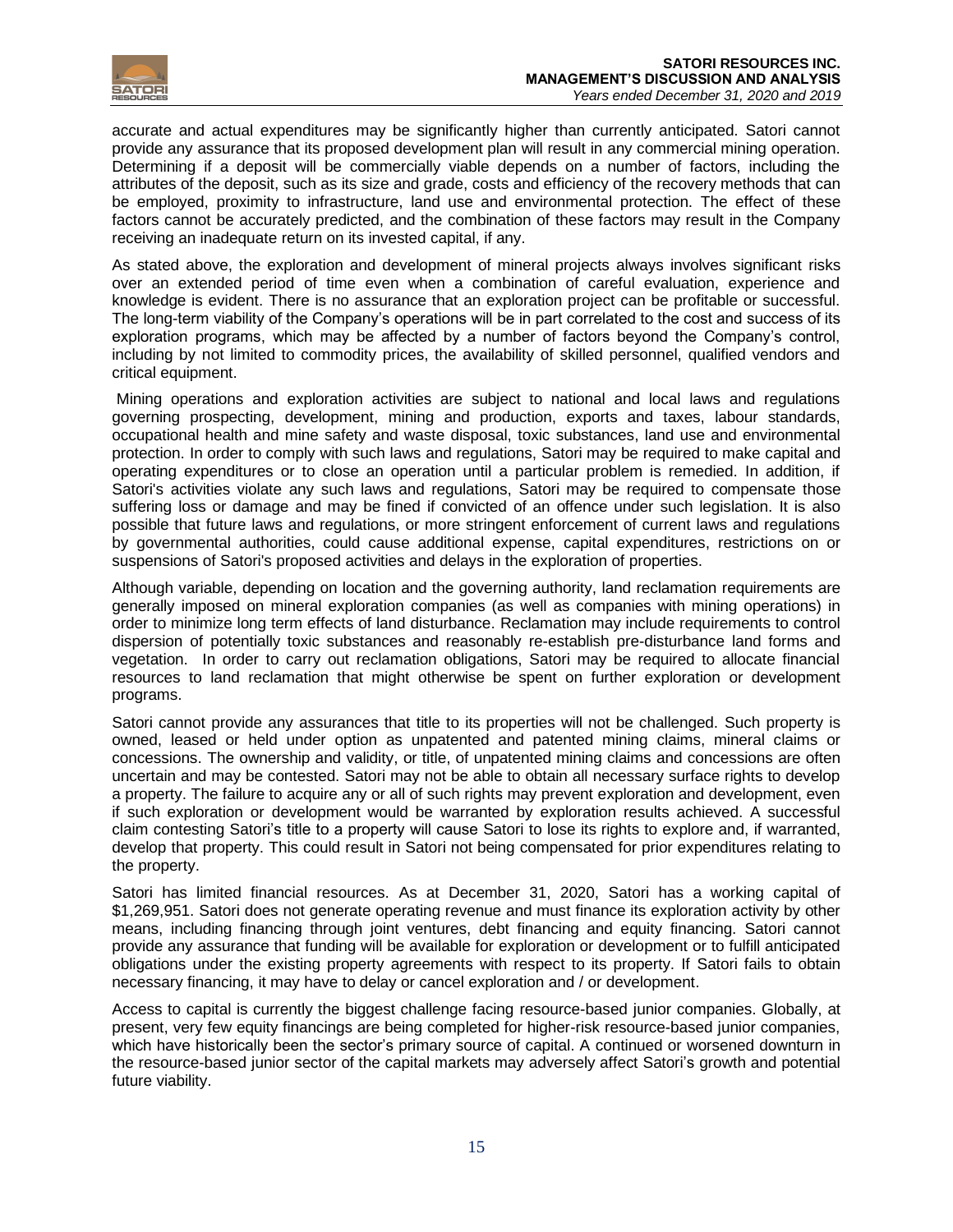

The recent relative strength of metal prices has encouraged increases in mining exploration, development and construction activities around the world, which may result in increased demand for, and the cost of, exploration, development and construction services and equipment. While the market conditions mentioned above have had a moderating effect on the costs of such services and equipment, increases in such costs may continue with sustained or increasing metal price levels or an improvement in global market conditions. Increased demand for services and equipment could result in delays if services or equipment cannot be obtained in a timely manner due to inadequate availability and may cause scheduling difficulties due to the need to coordinate the availability of services or equipment, any of which could materially increase project exploration, development and/or construction costs.

Satori will compete with other exploration and development companies, many of which have greater financial resources than Satori or are at more advanced stages of development, for the acquisition of mineral claims, leases and other mineral interests as well as for the recruitment and retention of qualified employees and other personnel. If Satori requires and is unsuccessful in acquiring additional mineral properties or personnel, Satori may not be able to grow at the rate desired or at all.

If commercial production is possible, Satori will require additional funds to place an ore body into production. Substantial expenditures will be required to establish ore reserves through drilling, develop metallurgical processes to extract the metals from the ore and rehabilitate the mining and processing facilities at Tartan Lake. The sources of external financing that Satori may use for these purposes include public or private offerings of debt, convertible notes and equity. In addition, Satori may enter into one or more strategic alliances and may utilize one or a combination of all these alternatives. Satori cannot provide any assurance that the financing alternative chosen will be available on acceptable terms, or at all. If additional financing is not available, Satori may have to postpone the development of, or sell, certain of its properties.

# **Forward Looking Statement**

All statements other than those of a historical nature are "forward-looking statements" that may involve a number of unknown risks, uncertainties and other factors. There can be no assurance that such statements will prove to be accurate, and actual results and future events could differ materially from those anticipated in such statements.

This document contains forward-looking information that is based on expectations, assumptions and estimates as of the date of this document. The Company's forward-looking information is information that is subject to known and unknown risks and other factors that may cause future actions, conditions or events to differ materially from the anticipated actions, conditions or events expressed or implied by such forward looking information. Forward-looking information is information that does not relate strictly to historical or current facts, and can be identified by the use of the future tense or other forward-looking words such as "believe", "expect", "anticipate", "intend", "plan", "estimate", "should", "may", "could", "would", "target", "objective", "projection", "forecast", "continue", "strategy", or the negative of those terms or other variations of them or comparable terminology.

Forward-looking statements include among others: any future development of the Tartan Lake Gold Mine deposit, the timing and completion of the drilling and other exploration activities, delineation of a mineral resource and the conversion of minerals resources to mineral reserves.

In formulating the forward-looking information above, the Company has made assumptions regarding general financial market conditions and the availability of financing.

While the Company anticipates that subsequent events and developments may cause the Company's views to change, the Company does not have an intention to update this forward-looking information, except as required by applicable securities laws. This forward-looking information represents management's views as of the date of this document and such information should not be relied upon as representing our views as of any date subsequent to the date of this document. The Company has attempted to identify important factors that could cause actual results, performance or achievements to vary from those current expectations or estimates expressed or implied by the forward-looking information. However, there may be other factors that cause results, performance or achievements not to be as expected or estimated and that could cause actual results, performance or achievements to differ